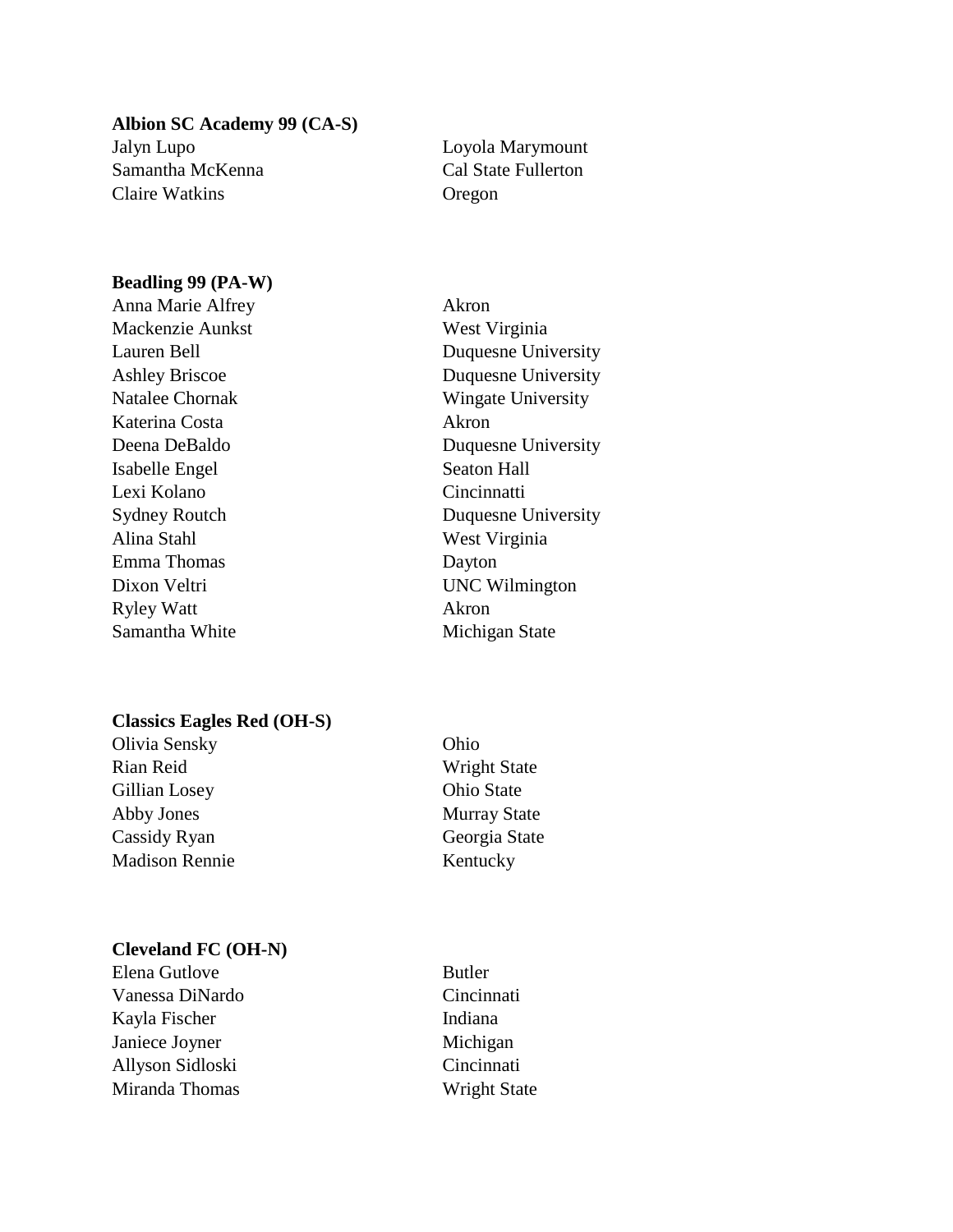Brooke Weitzel DePaul Brooke Parsons High Point Victoria Baker Ashland Kendra Kline Kent State

#### **CUP Gold 99 (OH-S)**

- Erin Babcock Akron Desiree Grubbs Miami (Ohio) Samantha Hausser Dayton Lexy Kidd Dayton Kiana Klein Louisville Madison Lindsay Cincinnati Maeve Maloney **Louisville** Chloe Masys Miami (Ohio) Annie Metzger Cincinnati Taylor Nuncio Louisville Olivia Popovich Xavier Mimi Stines Dayton Ana Sulentic St. Joseph's
- Olivia Menssen Northern Kentucky
	-

# **FCKC Academy Blues Elite 99 (MO)**

| MaKenzie Billings      | Missouri Western State |
|------------------------|------------------------|
| <b>Rylan Childers</b>  | Missouri - Kansas City |
| Jasmine Collier        | William Jewel          |
| Sidney Ewing           | Indiana State          |
| <b>Afton Fennewald</b> | Missouri - Kansas City |
| Autumn Ferguson        | Missouri - Kansas City |
| Brionna Halverson      | St. Louis              |
| <b>Mallory Lepper</b>  | Southwest Baptist      |
| Liz Mann               | Missouri - Kansas City |
| Makayla Martin         | Central Missouri       |
| <b>Margaret Pigott</b> | Kansas                 |
| Chais Wright           | Kansas                 |

# **FC Penn Strikers (PA-E)** Hannah Bowman Walsh University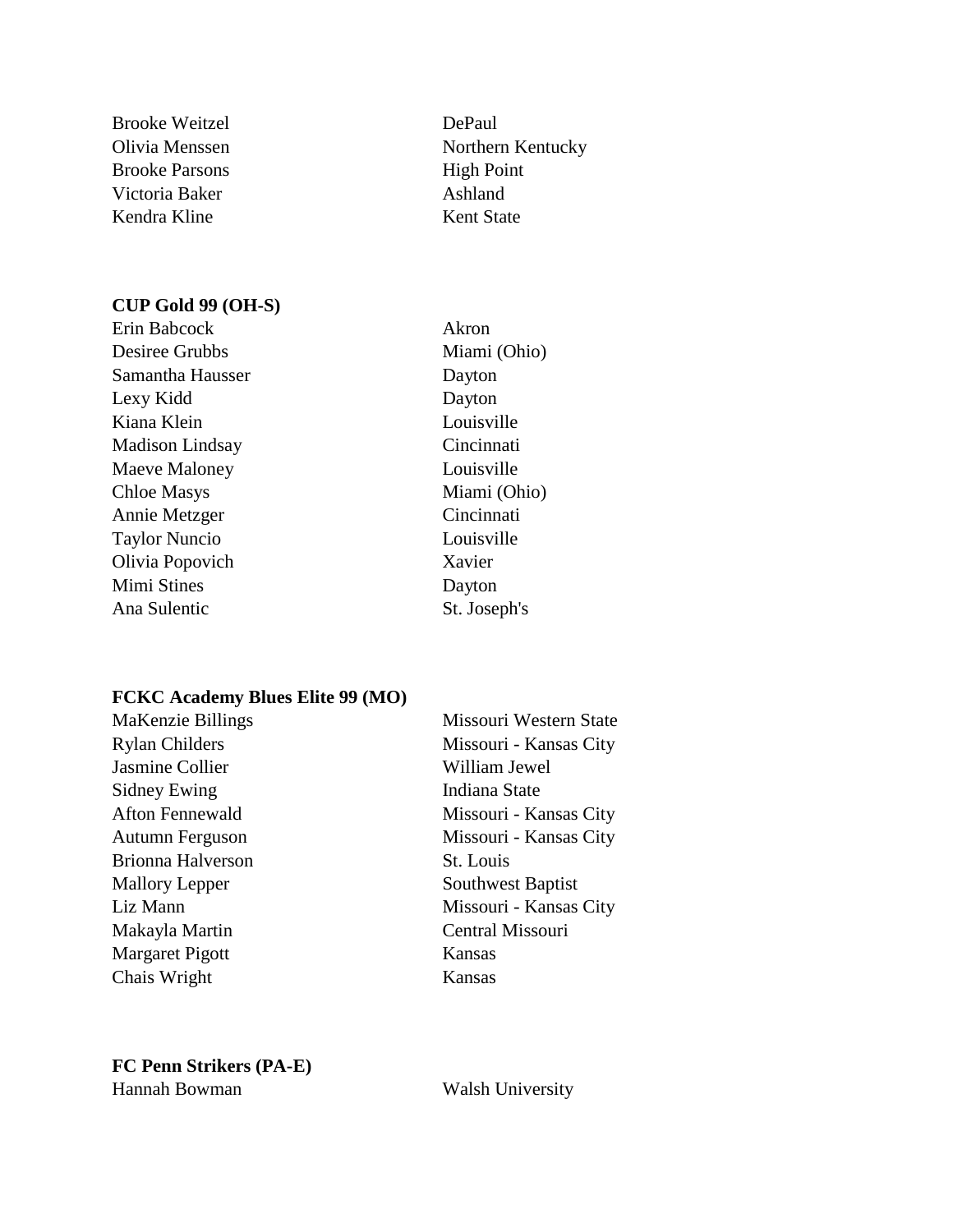Adalee Broadbent James Madison Maria Buonomo Mount St. Mary Alexandra Burrows James Madison Sierra Granata St. John's Camryn Lexow Virginia Emily McNesby Tennessee Kayla Mesaros St. John's Hannah Morgan Providence Emma Weirich St. John's

## **Kings Hammer Academy Red (OH-S)**

| Claudio Como        | <b>Ball State</b>   |
|---------------------|---------------------|
| Morgan Jackson      | Louisville          |
| Makenna Jordahl     | Xavier              |
| Kiley Keehan        | Cincinnati          |
| Ellie Mink          | DePaul              |
| Mary Tierney        | DePaul              |
| Sarah Wampler       | Indiana             |
| Maddie Wilhoite     | Toledo              |
| <b>Haley Miller</b> | Ohio                |
| Libby Durrough      | Spring Hill College |
| <b>Elise Crew</b>   | Xavier              |
|                     |                     |

## **LA Galaxy San Diego Elite 99 (CA-S)**

Sierra Enge Stanford Kameryn Hoban Loyola Marymount Brooke Miller **Iowa State** Emelia Owen Cal State Fullerton Erin Sinai Pepperdine Kayleigh Webb Colorado

# **LA Galaxy South Bay Elite 99 (CA-S)**

| Katelin Bebe   | Cal State Fullerton |
|----------------|---------------------|
| Kaya Hawkinson | Cal State Fullerton |

# **La Roca Premier PO (UT)**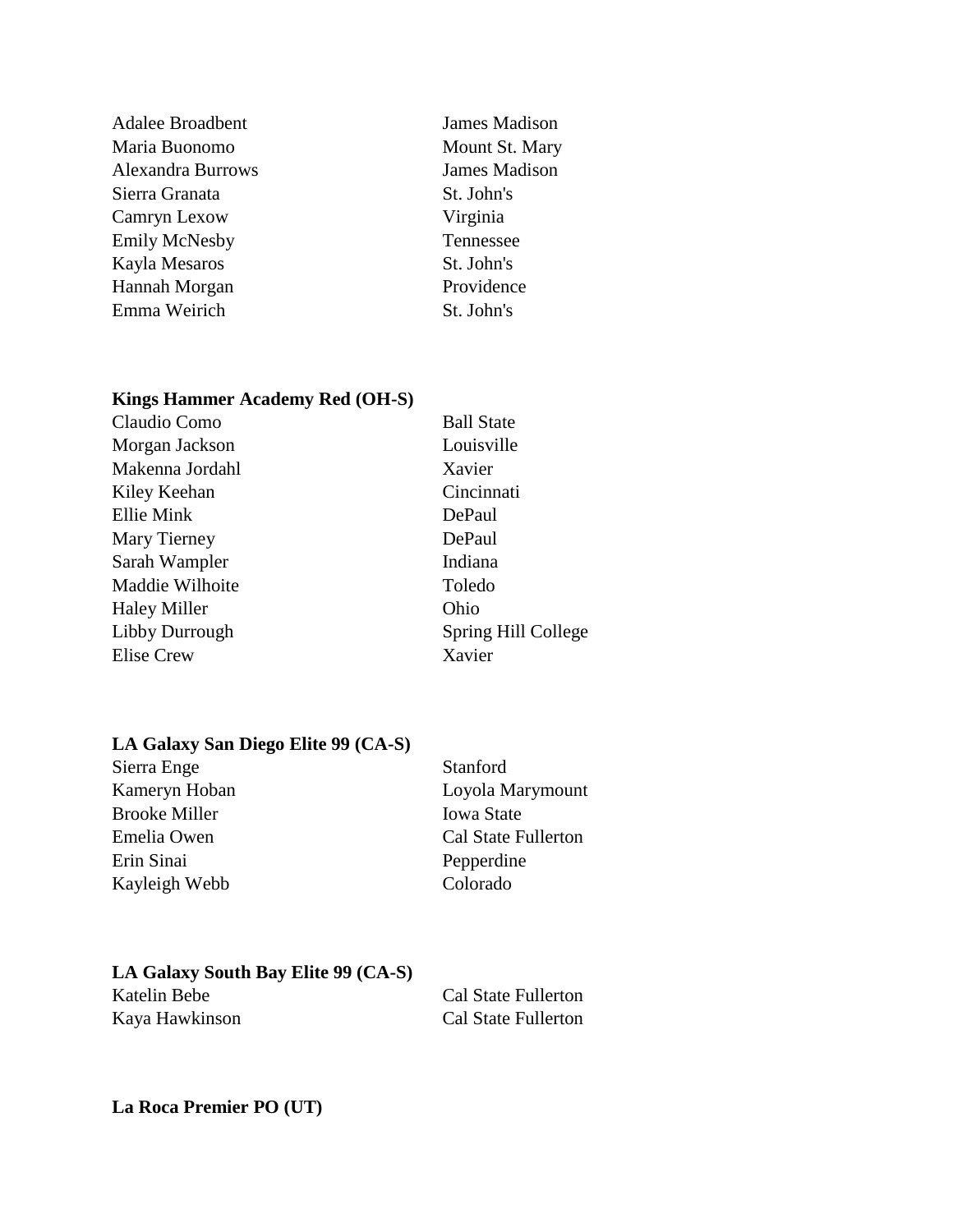Hailee Atwater Utah Valley Olivia Wade BYU Kendyl Baker Loyola Marymount Anna Escobedo Utah Rylee Hunsaker Weber State Trinity Kerr Weber State Sammie Murdock Utah State Grace Nelson Weber State Marli Niederhauser **Arizona** State Kendell Petersen BYU Harlee Turnbow Weber State Mylee Broad Weber State Emily Johnson Mississippi Amber Marshall Utah State Macy Martinez Gonzaga Isabella Morrison Weber State Sofi Papastamos Portland State

Bryce Reynolds Houston Baptist

### **Midwest United 99 Royal (MI)**

| Morgan Otteson | Western Michigan |
|----------------|------------------|
| Sophia Terzes  | Central Michigan |

#### **Minneapolis United Inferno (MN)**

Ansley Atkinson Creighton Alanna Mattson Bemidji State Haley Steel Milwaukee Rafferty Kugler Milwaukee Madison Stoks Memphis Grace Butler St. Cloud State Lydia Ruppert Minnesota Taylor Lock South Dakota State Claire Grazzini North Dakota State Charlotte DeVaughn Brown

# **Palo Alto 99 Blue (CA-N)** Jessika Cowart Washington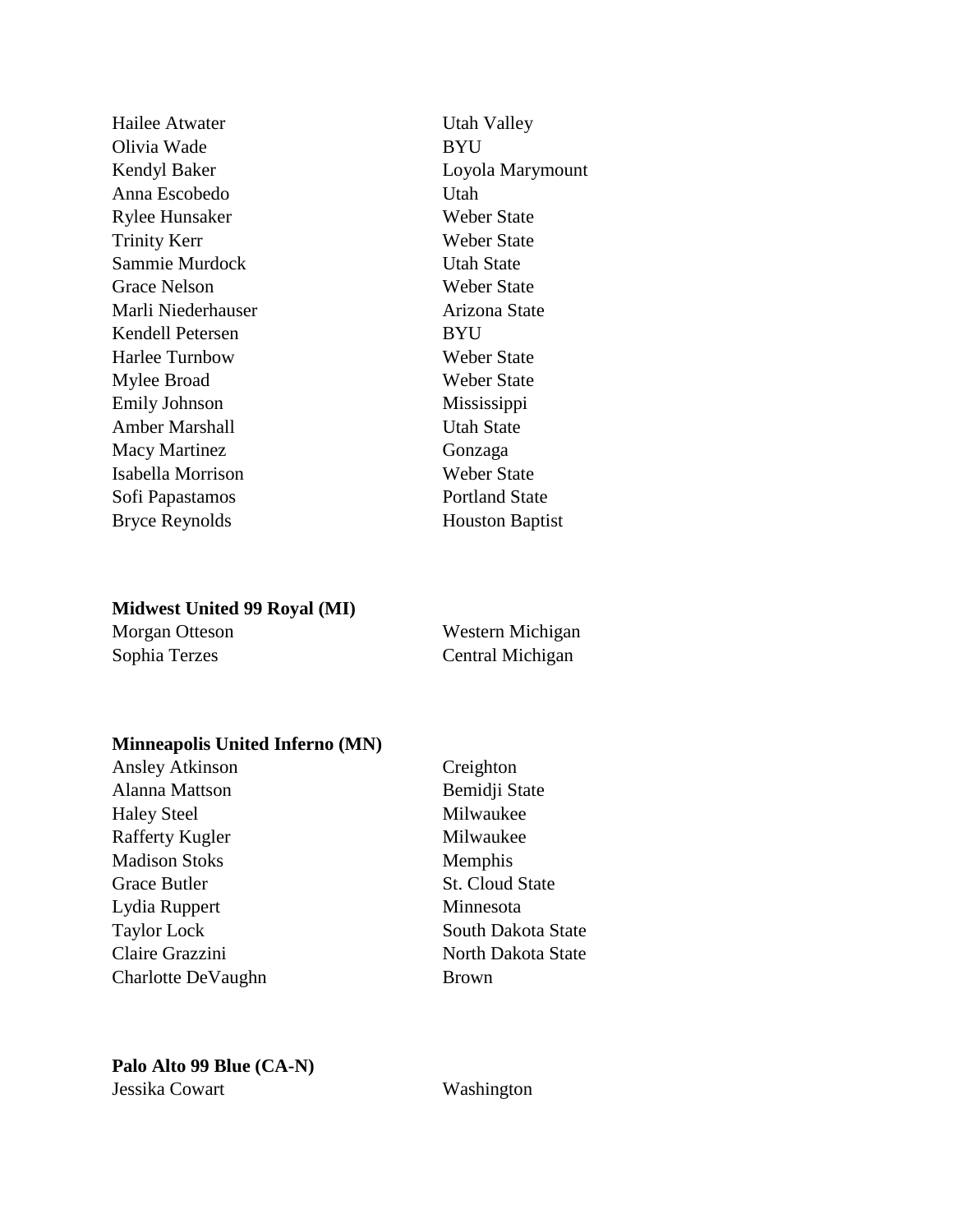Hailey Chitwood UNLV Josephine Cotto Penn Lily Perryman Boston Maria Guerrero Brown Laura Fuentes UC Irvine Breanna Robles Seattle

Hailey Smith Washington State Gabriella Marta **Long Beach State** 

#### **PDA Shore 99 (NJ)**

Alyssa Fernandez Winthrop Amanda Verdoni Pace Madison Musico Montclair State

### **Santa Clara Sporting 99 Green (CA-N)**

| Belinda Ascencio       | <b>UC Santa Barbara</b>  |
|------------------------|--------------------------|
| Chloe Cacoyannis       | <b>UC Santa Barbara</b>  |
| Kyllie Glock           | St. Mary's College       |
| Celma Hrncir           | <b>CSU Monterey Bay</b>  |
| Sophia Mendoza         | San Luis Obispo Cal Poly |
| <b>Hailey Prentice</b> | St. Mary's College       |
| Oryann Addison         | <b>Wake Forest</b>       |
| Natalie Meyer          | Sonoma State             |
|                        |                          |

## **SC Waukesha 99 Blue (WI)**

Marisa Bova 2018 Purdue Haddie Carlson 2017 Central Michigan Hannah Compernolle 2017 Southeast Missouri State Morgan Rymer 2017 IUPUI Lauren Torhorst Valparaiso

Taylor Hattori 2018 University of Wisconsin, Milwaukee Haley Johnson 2018 University of Wisconsin, Milwaukee Elaina LaMacchia 2018 University of Wisconsin, Milwaukee Samantha Nickell 2018 University of Wisconsin, Parkside Mackenzie Schill 2017 University of Wisconsin, Milwaukee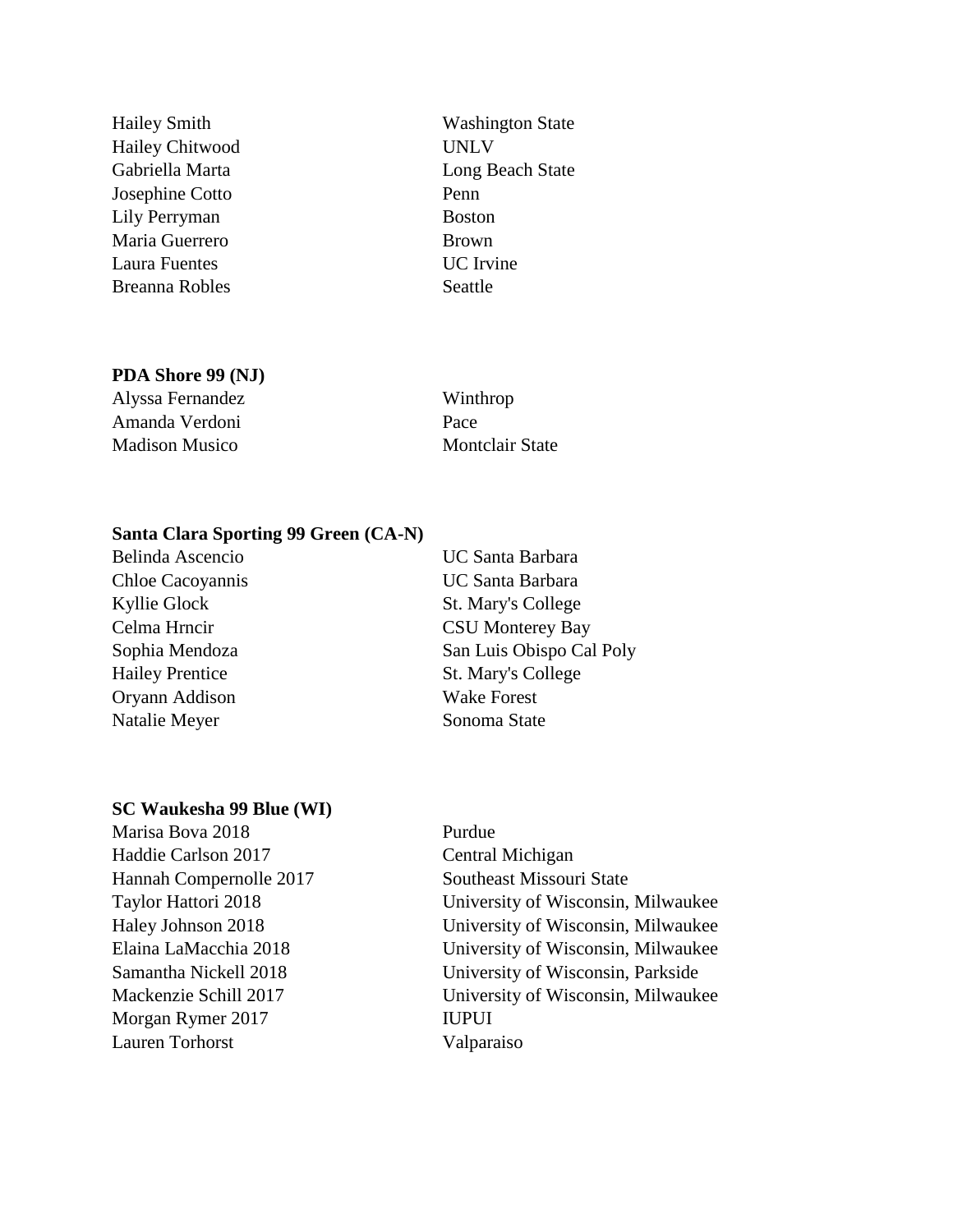#### **South Carolina United FC 99 Elite (SC)**

Katherine Arthur Lander Catherine Austin Coastal Carolina Emmalee McCarter Virginia Tech Brooke Power Clemson Maggie Shaw UT Chattanooga Samantha Shaw UT Chattanooga MacKenzie Yandle Lander Anna Remensnyder Georgia State Sarah Allston Phillips Virginia Tech

Meredith Holton College of Charleston Megan Classer College of Charleston

#### **Syracuse Development Academy 99 (NY-W)**

| Alexandra Catanzarite  | <b>Bucknell</b>   |
|------------------------|-------------------|
| Darby D'Angelo         | Siena             |
| Sophia Dimkopoulos     | Siena             |
| <b>Sydney Gilmore</b>  | Delaware          |
| Mackenzie Hanna        | <b>Binghamton</b> |
| <b>Addison Hornsey</b> | St John's         |
| Lena Lucas             | <b>Buffalo</b>    |
| Genna Michitti         | <b>Binghamton</b> |
| Alexandra Mitchell     | West Virginia     |
| <b>Emily Purtell</b>   | St John's         |
| <b>Sidney Reeves</b>   | <b>Buffalo</b>    |
| Elisabeth Stowell      | Niagara           |
| Kaitlyn Walsh          | Buffalo           |
|                        |                   |

#### **Tennessee SC Showcase (TN)**

Julie Garst Belmont Grace Parsons Belmont Madison Smith Ole Miss Maeve Kelly UT Chattanooga Abby Nipp UT Chattanooga Karlie Paschall Duke Blare Gerido UT Martin Sydney Malham Ohio

Peyton DePriest Middle Tennessee State Tally Bishop Western Kentucky